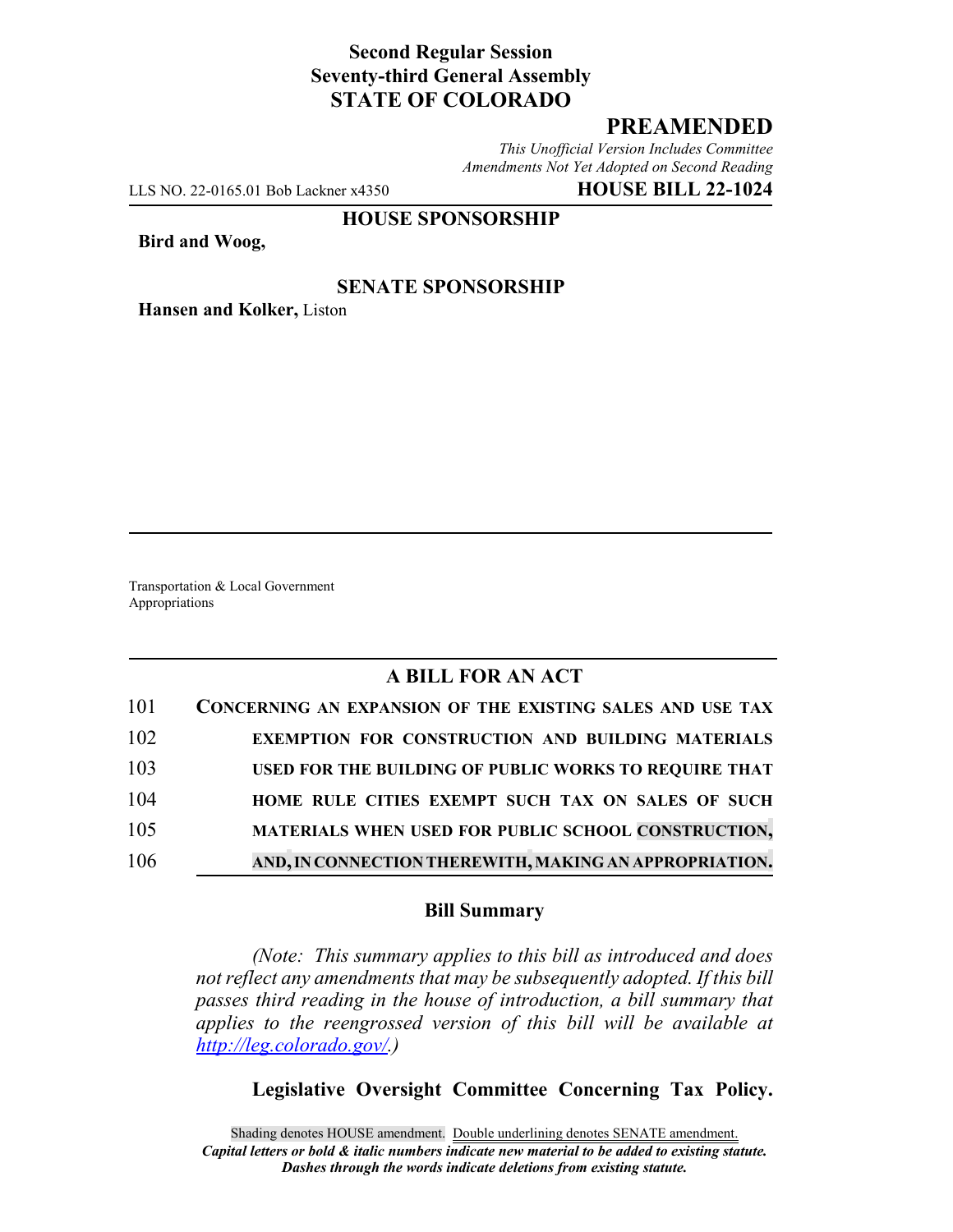Under current law, all sales of construction and building materials to contractors and subcontractors for use in the building, erection, alteration, or repair of structures, highways, roads, streets, and other public works are exempt from the sales and use tax levied by the state and certain local governments. Home rule cities continue to levy the tax on sales of construction and building materials within their jurisdiction. The bill extends the exemption to the sales and use tax levied by home rule cities on such materials for use in connection with the building, erection, alteration, or repair of a public school.

 *Be it enacted by the General Assembly of the State of Colorado:* **SECTION 1.** In Colorado Revised Statutes, 39-26-708, **add** (2.5) as follows: **39-26-708. Construction and building materials - legislative declaration - definition.** (2.5) (a) THE GENERAL ASSEMBLY FINDS, DETERMINES, AND DECLARES THAT: (I) THE EXEMPTION UNDER THIS SECTION WAS ENACTED BY THE GENERAL ASSEMBLY TO REDUCE COSTS INVOLVED IN THE CONSTRUCTION OF PUBLIC WORKS; (II) THE EXEMPTION CODIFIES THE PRINCIPLE THAT CONTRACTORS SHOULD NOT BE PAYING A TAX LEVIED BY GOVERNMENTAL ENTITIES ON BUILDING MATERIALS USED FOR THE BENEFIT OF THOSE SAME GOVERNMENTAL ENTITIES; (III) UNDER CURRENT LAW, OUT OF THE STATE AND ALL LOCAL GOVERNMENTS ACROSS THE STATE, THE SALES AND USE TAX ON CONSTRUCTION AND BUILDING MATERIALS USED IN THE CONSTRUCTION OF 17 PUBLIC BUILDINGS IS ONLY LEVIED BY HOME RULE CITIES; (IV) EXTENDING THE EXEMPTION TO INCLUDE THE SALES AND USE TAX LEVIED BY HOME RULE CITIES ON MATERIALS USED IN THE CONSTRUCTION OF PUBLIC SCHOOL FACILITIES WOULD REDUCE THE

-2- 1024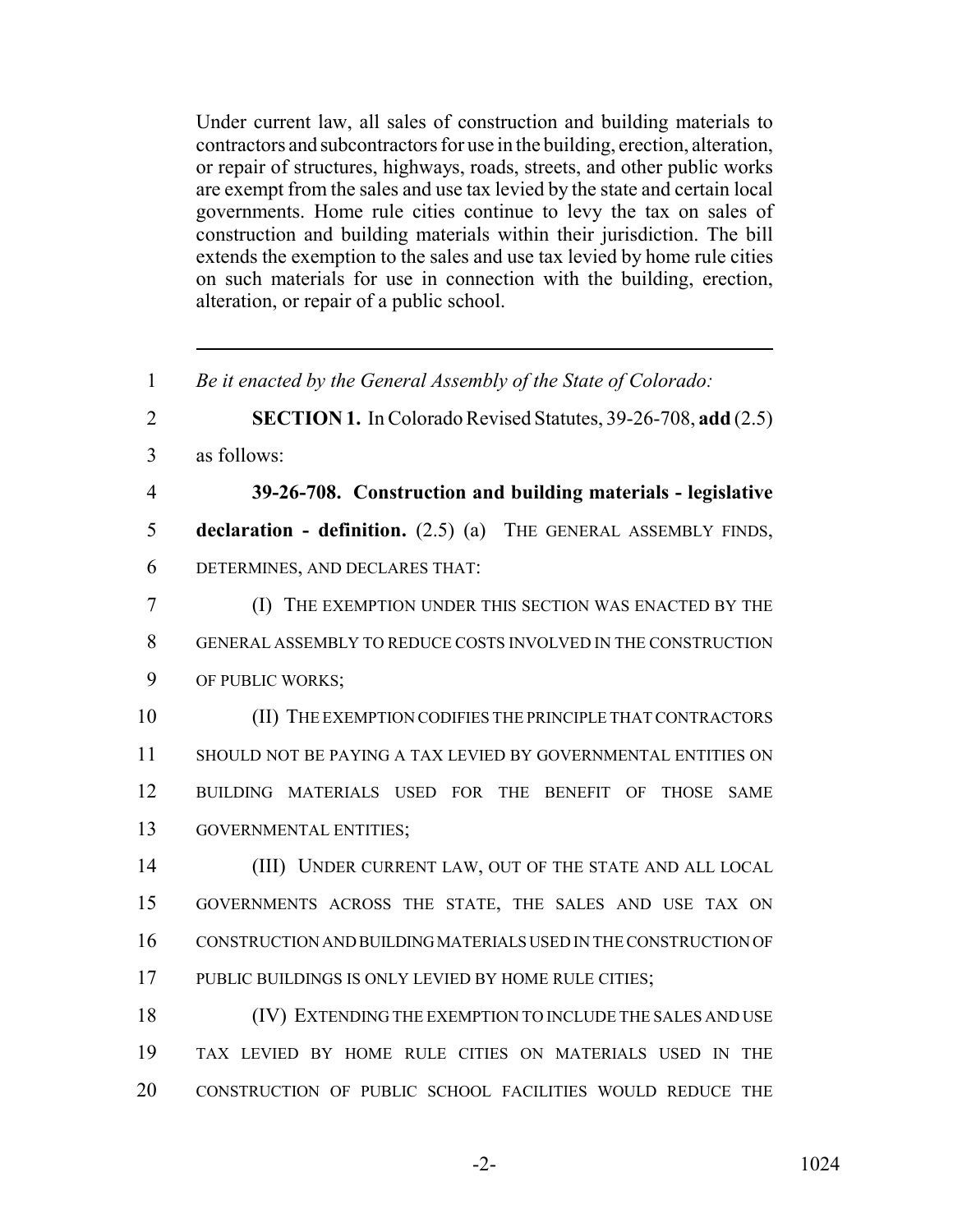OVERALL COSTS OF CONSTRUCTING SUCH FACILITIES FOR THE MANY JURISDICTIONS ACROSS THE STATE THAT ARE HOME RULE CITIES; AND

 (V) EXTENDING THE EXEMPTION TO INCLUDE HOME RULE CITIES WOULD ALSO PROMOTE A UNIFORM AND CONSISTENT TREATMENT OF THE SALE OF BUILDING AND CONSTRUCTION MATERIALS STATEWIDE, THEREBY FACILITATING A MORE CONSISTENT AND UNIFORM TAX STRUCTURE. ACCORDINGLY, THE MATTERS ADDRESSED IN SUBSECTION (2.5)(b) OF THIS 8 SECTION ARE MATTERS OF STATEWIDE CONCERN.

 (b) NOTWITHSTANDING ANY OTHER PROVISION OF LAW, IN ADDITION TO THE EXEMPTION FROM TAXATION CREATED BY SUBSECTIONS (1) AND (2) OF THIS SECTION, THERE SHALL ALSO BE EXEMPT FROM TAXATION UNDER PART 1 OF THIS ARTICLE 26 ANY TAX LEVIED BY A HOME RULE CITY ON ALL SALES OF CONSTRUCTION AND BUILDING MATERIALS TO CONTRACTORS AND SUBCONTRACTORS FOR USE IN THE BUILDING, ERECTION, ALTERATION, OR REPAIR OF A PUBLIC SCHOOL.

 (c) AS USED IN SUBSECTION (2.5)(b) OF THIS SECTION, "PUBLIC 17 SCHOOL" MEANS A SCHOOL THAT SERVES ANY OF GRADES KINDERGARTEN 18 THROUGH TWELVE AND THAT DERIVES ITS SUPPORT, IN WHOLE OR IN PART, FROM REVENUE RAISED BY A GENERAL STATE OR SCHOOL DISTRICT TAX. "PUBLIC SCHOOL" INCLUDES A CHARTER SCHOOL AUTHORIZED BY A 21 SCHOOL DISTRICT PURSUANT TO PART 1 OF ARTICLE 30.5 OF TITLE 22, BY 22 THE STATE CHARTER SCHOOL INSTITUTE PURSUANT TO PART 5 OF ARTICLE 23 30.5 OF TITLE 22, OR BY THE COLORADO SCHOOL FOR THE DEAF AND THE 24 BLIND PURSUANT TO SECTION 22-80-102 (4).

 **SECTION 2. Appropriation.** For the 2022-23 state fiscal year, 26 \$3,375 is appropriated to the department of revenue for use by the taxation business group. This appropriation is from the general fund. To